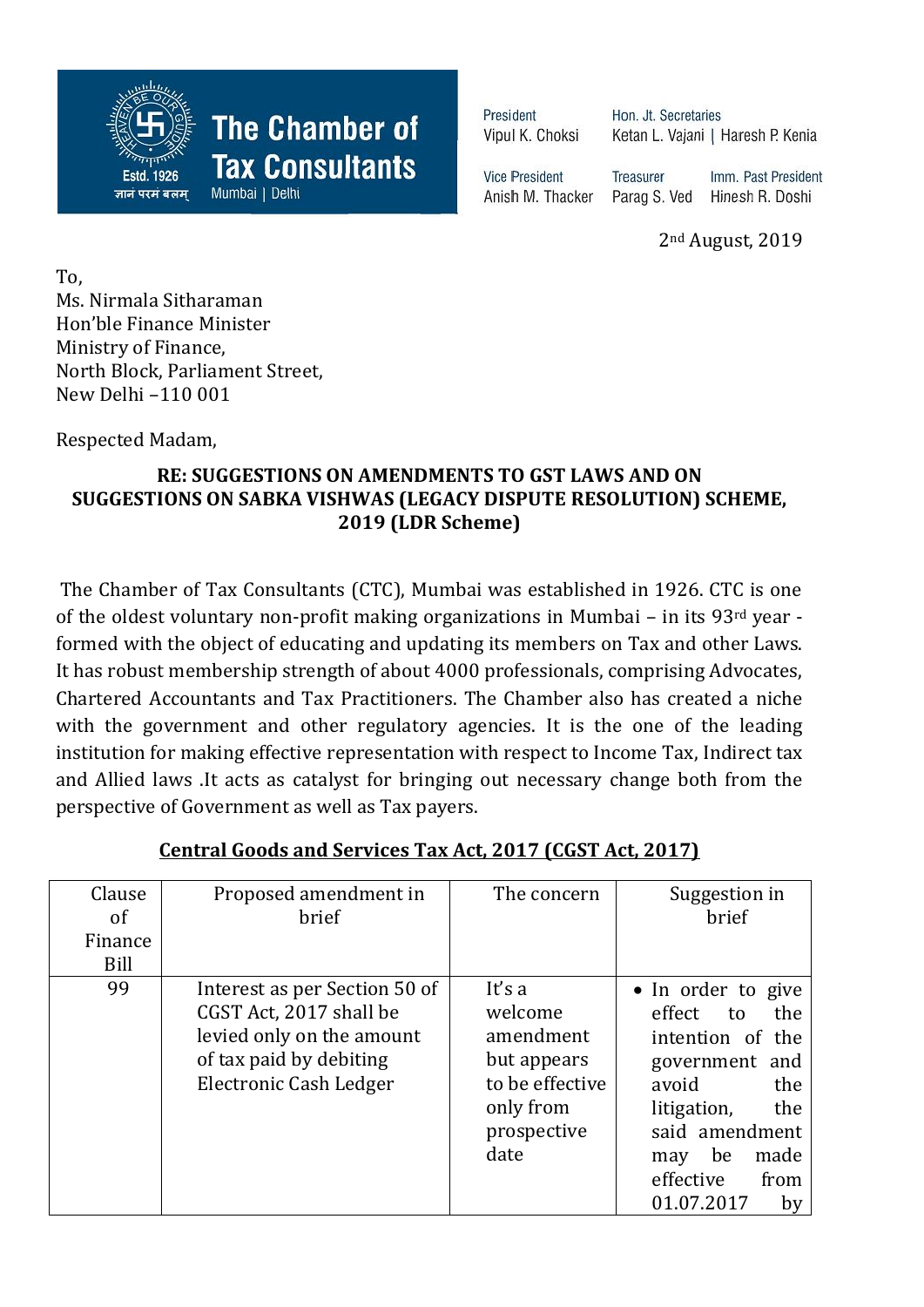|  | way of Removal   |
|--|------------------|
|  | of Difficulties  |
|  | Order to be      |
|  | issued under     |
|  | section 168 of   |
|  | the CGST<br>Act, |
|  | 2017.            |

## **SUGGESTIONS ON SABKA VISHWAS (LEGACY DISPUTE RESOLUTION) SCHEME, 2019 (LDR Scheme)**

| Clause<br>of<br>Finance<br>Bill | Proposed<br>amendment<br>in brief                                          | The concern                                                                                                                                                                                                                                                | Suggestion in brief                                                                                                                                                                                                                                                                                                                                                                                                                                                     |
|---------------------------------|----------------------------------------------------------------------------|------------------------------------------------------------------------------------------------------------------------------------------------------------------------------------------------------------------------------------------------------------|-------------------------------------------------------------------------------------------------------------------------------------------------------------------------------------------------------------------------------------------------------------------------------------------------------------------------------------------------------------------------------------------------------------------------------------------------------------------------|
| 122                             | of<br>Definition<br><b>Tax Dues</b>                                        | It appears that tax<br>dues have not been<br>defined<br>in<br>cases<br>where Show Cause<br>Notice<br>is<br>adjudicated<br>before<br>30.06.2019<br>and<br>Order is passed but<br>due date of filing<br>has<br>appeal<br>not<br>expired<br>by<br>30.06.2019. | Tax Dues should also<br>$\bullet$<br>include<br>where<br>cases<br>Show Cause Notice is<br>issued<br>and<br>Order<br>is<br>before<br>passed<br>30.06.2019 for which<br>the appeal is not yet<br>filed as on 30.06.2019<br>for<br>filing<br>time<br>and<br>appeal has not expired.<br>Otherwise<br>such<br>an<br>would<br>be<br>assessee<br>worse off than a person<br>in whose case SCN is<br>issued<br>but<br>not<br>adjudicated resulting in<br>inequality before law. |
| 124                             | Eligibility for<br>making<br>declaration<br>under the<br><b>LDR</b> Scheme | Clause $123(1)(c)(iii)$<br>provides relief to the<br>declarant from tax<br>dues in respect of<br>duty declared in the<br>return but not paid.<br>However,<br>124(1)(f)(ii)<br>makes<br>such<br>person<br>ineligible for making<br>the declaration          | Necessary amendments<br>should<br>be<br>made<br>to<br>remove such anomalies.                                                                                                                                                                                                                                                                                                                                                                                            |
| 129                             | Restriction of<br>Scheme                                                   | $\bullet$ The<br>Scheme<br>for<br>provides<br>mandatory payment<br>through Cash and<br>not by utilizing the                                                                                                                                                | • It should be clarified<br>where the tax dues are<br>determined<br>by<br>the<br>department<br>net<br><sub>of</sub><br>cenvat credit, then such                                                                                                                                                                                                                                                                                                                         |